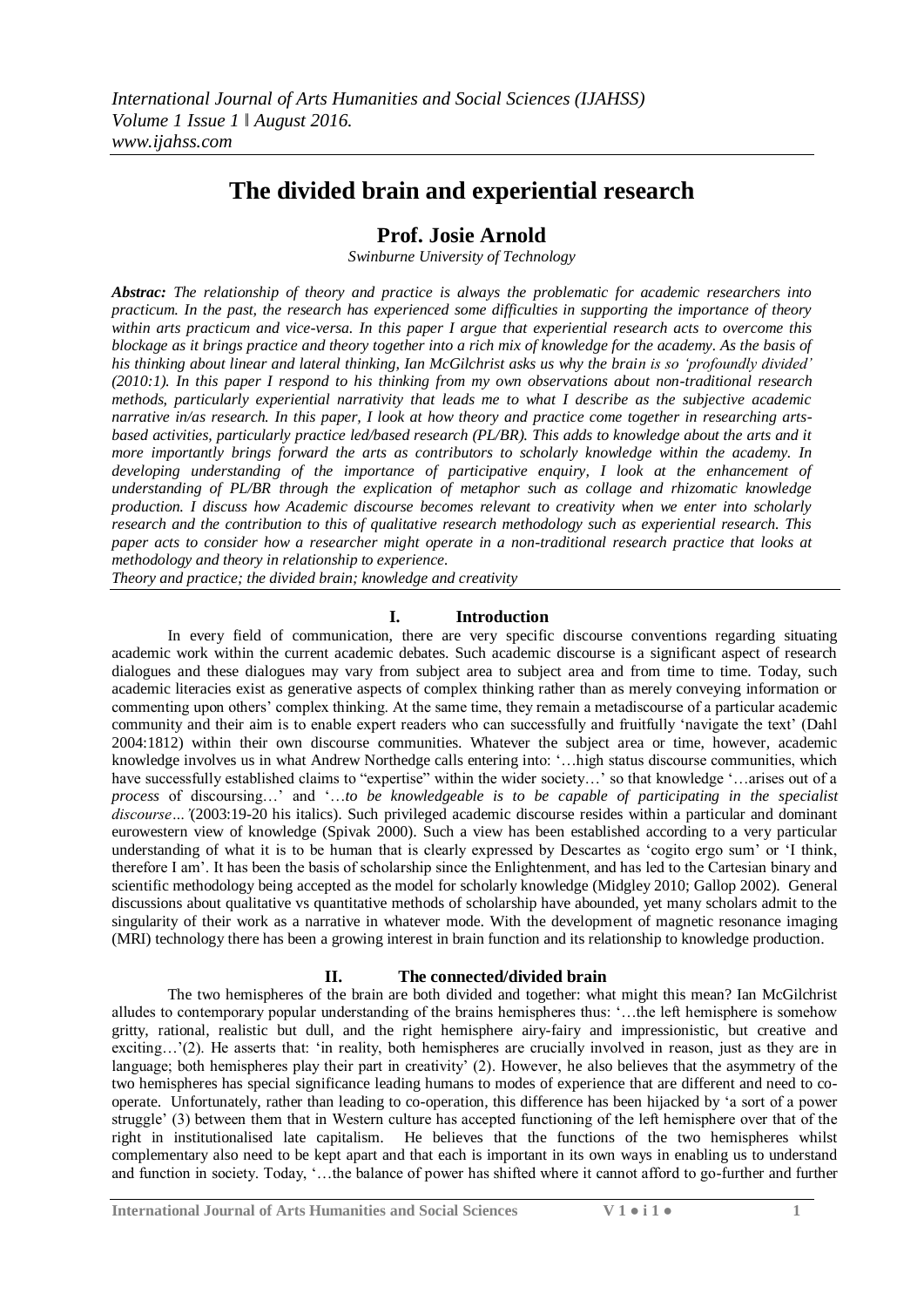towards the part-world created by the left hemisphere". McGilchrist sees this as flawed because the left hemisphere is 'ultimately dependent' even almost 'parasitic' upon the right. The dominance of this has immense influence upon how we understand and operate as it has led to "an increasingly mechanistic, fragmented, decontextualized world, marked by an unwarranted optimism mixed with paranoia and a feeling of emptiness…" (2010:6). He emphasises that he supports both reason and imagination, science and the arts, his only quarrel being with "…an excessive and misplaced rationalism" (7). For him, the study of the hemispheres of the brain is far from reductive: the way the complex neuronal structure of the brain functions is a central to how we experience, perform and form our world.

Although both hemispheres act and interact, the asymmetrical nature of the brain and their being able to operate apart indicates for McGilchrist "a different way of *being* in the world" that cannot be simplified to objective versus subjective (31). How does this appear in scholarship?

# **III. Collecting, Manipulating & Reporting Data**

The basis of academic research is data collection. There are two main domains of data: raw and manipulated. Raw data is the information that is accrued by a researcher, whether for qualitative or quantitative purposes. This is data that is as it was when the researcher first discovered it. Traditionally, very few researchers presented raw data even when presenting it as a narrative. Indeed, traditional quantitative methodologies arose from traditional dominant western modes of academic study and are utilised to show scientific methodology as the basis of academic work. The reasons for this are complex, but they relate closely to the rise of the Enlightenment period of the nineteenth century when science came to dominate knowledge production. In this scientific/quantitative model there is a search for 'truth' that is based on observation and research rather than religious beliefs so a very specific research question is posed, data is collected through closely recorded observation and/or experiments, there is repetition for further proof and the outcomes of the research is recorded and represented in a statistical manner. This record is reviewed by peers and published in academic journals for peer academic information and to generate further debate and discussion.

Such a scientific academic model has obviously led to great advances in the sciences including engineering, medicine, mathematics and the pure sciences that are undertaken for the joy of knowledge. In this model it is generally expected and accepted that the very word "I", much less the concept of self as data, should never appear in a scholarly tract. Such a closed and prescriptive academic discourse model has been basic in scholarly communities generally and in some more than others. Barbara Kamler& Pat Thomson describe this as scholars "…positioning themselves to be seen as legitimate knowers within particular scholarly communities" (2004: 197)

Increasingly, this dominant western knowledge model has both continued to dominate academic patterns and has also been questioned. This is especially so in the Arts and Social sciences as new models of knowing have evolved and been accepted since the mid  $20<sup>th</sup>$  century. In contrast to traditional Western scientific, logical and hence linear methods of dealing with data (left brain), less linear and far more openly narrative modes (right brain) have become acceptable within qualitative methodologies and even in scientific models. Useful narrative terms describing postmodernist influence on knowledge claims have arisen, for example that scholarly data and writing up can consist of a "pastiche". This describes a process in which there is no singularity but rather everything is made up of many elements that can be identified through irony, parody and subversive readings against what is put forward as "real" or even "truth". The term "montage" is also used to describe how there are multiple levels of meaning and interpretation available through a text that is not linear and dominated by traditional patriarchal forms but asks for ambiguity, disorder and random readings. Another term, 'paralogy', is used to describe what may be seen as an antimethod articulating its singularity and emphasising that it is against speaking for others.

Today, of course, the term 'text' is no longer applied only to written communications but can be applied generally and generously so that everything, including architecture, art, science etc, is able to be "read" as a text open to critical interpretation and multiple meanings showing there is no singular authorial voice. Arising from literary criticism, Jacques Derrida's term 'differance' also calls for sensitivity to otherness, deferring to difference and making space for others. His famous term "deconstruction" calls for researchers to act against given constructs by showing how they are a construction and hence could be constructed differently. Another useful metaphoric term is "palimpsest" that describes superimposing one text upon another to show how each is able to be challenged as a construction. Yet another useful term is "bricolage"**:** a bricoleur is a handyperson who makes do with what is at hand so that every production is a 'one off' that does its work well, but is not predictive nor able to be reproduced. Such terms when applied to data collection and writing in the academy act against systems, showing them to be what Jean-Francois Lyotard describes as 'terror' caused by claims to totality; and an 'incredulity towards metanarratives' is urged by Lyotard to act against this (Lyotard 1984:xxiv).

Terms such as these indicate the fragmentary nature of knowledge rather than its certainty, and have begun to be widely applied to ways of thinking. They indicate that scientific models of knowledge are constrictive and unrealistic even in traditional methodologies, as they implicate thinkers in the act of putting together ideas as a painstaking linear construction that attempts to construct an unreachable yet highly desirable "objective reality".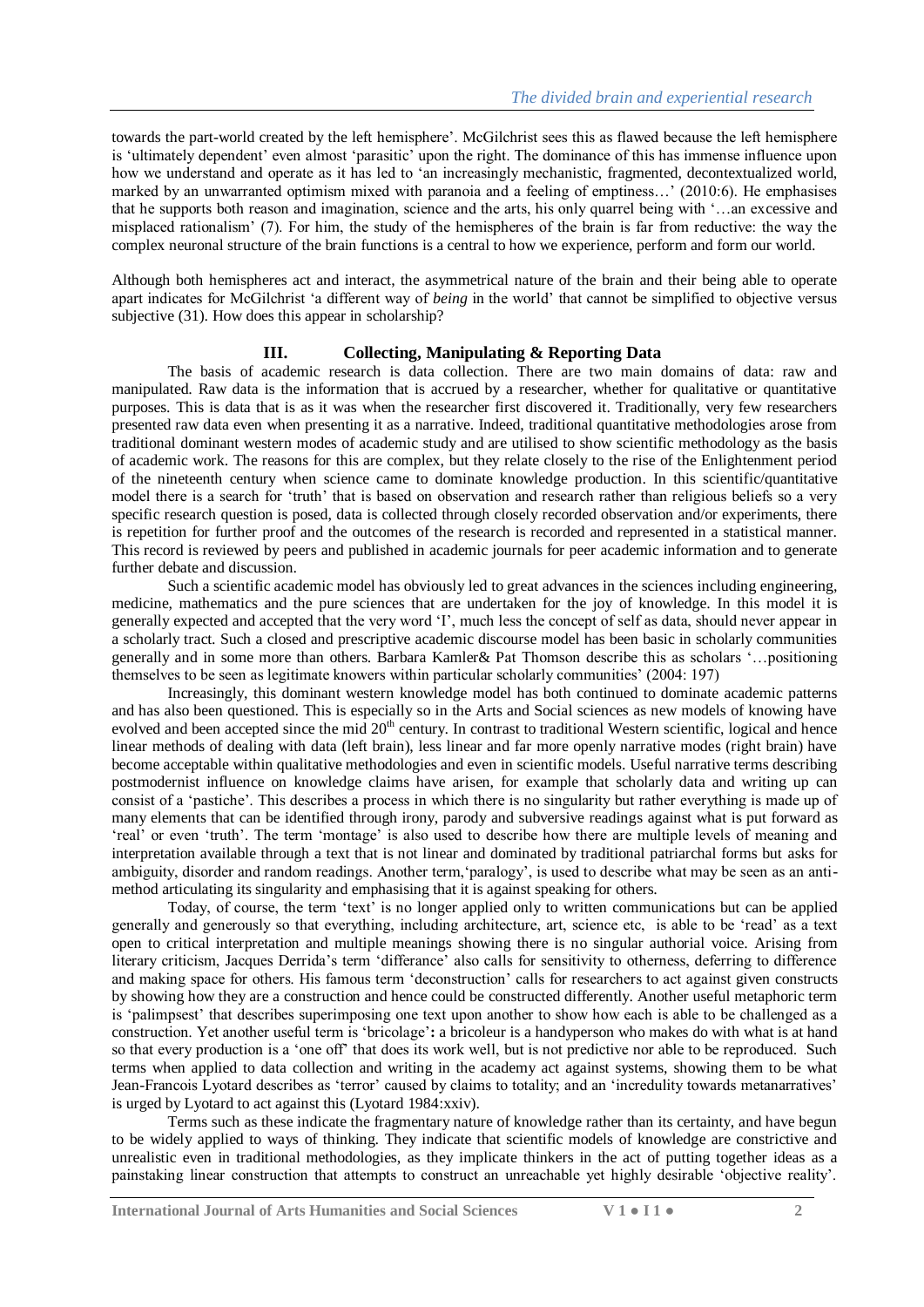Today, the researcher increasingly reveals her or his self and explicates involvement in participative enquiry IN the research as contrasted with some detached enquiry ON the research project.

This revelation of involvement is particularly relevant in arts-informed research that follows practice led/based (PL/BR) or studio methodologies. Experiencing the activities that are the subject of the research project means that objectification is overcome and that such experiential ways of researching to add to scholarly knowledge are more fully understood both by the researcher and the proposed audience (Butler-Kisber&Poldma 2010:1). Moreover, language itself no longer dominates many forms of research data production and even critical analysis but is enriched or even replaced by more visual or creative modes of expression (Eisner 2008). For Lynne Butler-Kisber and Tiiu Poldma, '... experiential ways of knowing and understanding, or research approaches that involve a tangible way of doing, such as arts-informed enquiry, are a means of making tacit ideas explicit and make new insights possible for both the researcher and the research audience" (2010:2). This is particularly relevant not only to research involving visual literacies in the arts but also to that involving the newer forms of online and computer generated and technologically expressed arts.

The description of collage by Butler-Kisber and Poldma as a methodology is important in itself but also stands as a useful metaphor for the nature of research that takes fragmented instances to form new representations, thus adding to scholarship. That is, it describes an "…epistemology that posits that there are multiple realities and ways of doing and understanding' (2). Thus, collage is more than a genre of art: it also represents a fractured way of knowing about/and doing '...because it allows the researcher to work in a non-linear and intuitive way by arranging image fragments that reveal unconscious connections and new understandings" (3). Of course, such "fragments" need not be only visual: in postmodernist terms such non-linear constructions of knowing might be what Deleuze and Guattari (1981) describe as rhizomatic or growing indiscriminately like grass rather than in an orderly fashion like the tree of knowledge. In a similar way, the effect of their collage metaphor is to represent the non-linear function of experiential research.

The relationship of theory and practice is always the problematic for academic researchers into practicum. In the past, the research has experienced some difficulties in supporting the importance of theory within arts practicum and vice-versa. Experiential research acts to overcome this blockage as it brings practice and theory together into a rich mix of knowledge for the academy. For example, experiential research using collage is described by Butler-Kisber and Poldma as enabling a move from structured research planning to openness, collaboration, creativity and even enjoyment. It can capture elusive ideas as well as lead to deeper and more nuanced understandings of research data. Their caveat is interesting: "…researchers wishing to use collage in formal and public products need to develop the necessary skills to produce technically sound work and develop aesthetic sensitivities so that the gains that have been made in arts-informed inquiry in the last decade are not lost by the proliferation of poor-quality work" (5). They recognise, however, that the process of collaging as a research experience can provide useful data and make the "research process transparent".

Another experiential methodology is concept mapping that for Butler-Kisber and Poldma "…allows the researcher to make sense and keep track of data interpretations as they first begin to emerge…by giving a visual sense to messy thoughts" (6). Such recognition of the importance of free-ranging thoughts in the research process is a significant contribution to knowledge models within the academy. The ways that the brain works are becoming more and more interesting in all discussions of research methodologies. For Butler-Kisber and Poldma, concept maps "allow the researcher to step outside the constraints of linear thinking and to engage in, and encourage the messy and nonlinear work of, the brain, and in doing so, tease out ideas and connections in the data that might otherwise remain implicit. It is when these implicit thoughts become apparent that the analysis can be pushed to a deeper level" (12). Recognising the experiential nature of research also recognises that the brain is being employed in a way that challenges the western cultural metanarratives that underpin traditional knowledge models based on linear research techniques.

#### **IV. Western cultural metanarratives and emergent neurological theory**

Discussions today about the ways in which the brain itself operates have led toMcGilchrist's (2010) provocative proposition (that may be read eventually as a metaphor rather than a neurological fact) that thinking itself has become dominated by the power of linearity that is embedded in use of the left brain. This has led to the diminution of the importance of the arts and humanities in contemporary dominant eurowestern based cultures. He develops the thesis that the more organisationally orderly left side of the brain, the "emissary", should be under the direction of the more disorderly right side of the brain, the 'master' since this is where we are able to relate, vitally, humanly and as part of a 'whole(s)' (Read 2012:119). Yet the 'left hemisphere, with its obsession with analysis and its tendency to denial, has usurped the leading role. The overview function of the right side of the brain produces broad vision whilst the left has more specific and categorical thought processes, thus Mary Midgely proposes that the scientific has moved us towards a precision that values theory more than experience (Midgely 2010).

So what appear to be two divided hemispheres in the brain may stand in reality or metaphor as upholding the dichotomy between "…alienation versus engagement, abstraction versus incarnation, the categorical versus the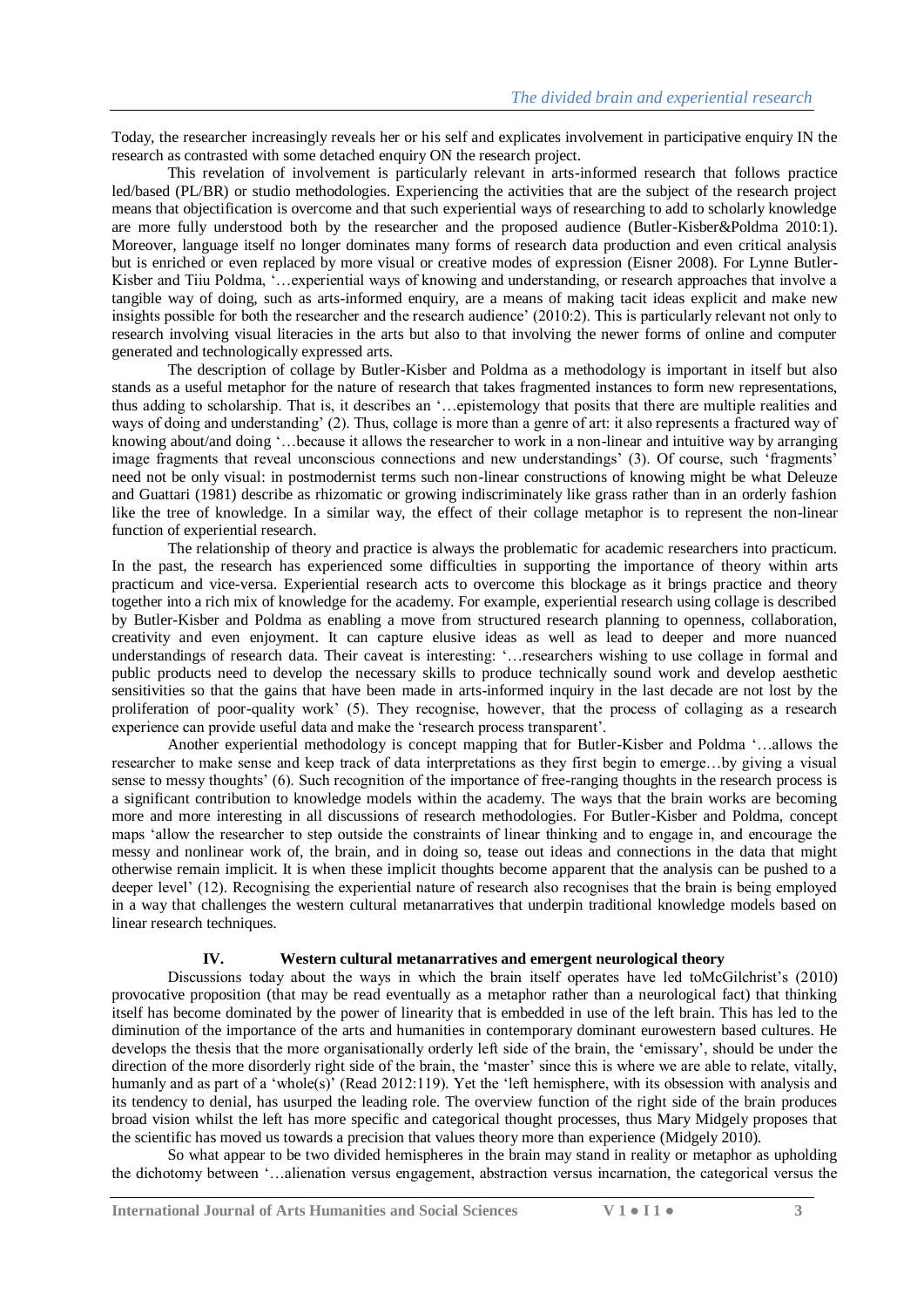unique, the general versus the particular, the part versus the whole, and so on…" (McGilchrist 461-462). It is possible that neurology develops through responses to the cultural mileau. Read describes these possible "biological routes' as effecting the ways that '...the very structure of the brain may be substantially responsive to and moulded by-not merely functional for- the fabric of any given culture (2012:124). McGilchrist"s description of a "power grab" by the left hemisphere as "relatively mechanical…abstract and disembodied, distanced from fellow-feeling; given to explicitness; utilitarian in ethic; over-confident of its own take on reality, and lacking insights into its problems", Bob Trubshaw sees as seeming to be "culturally constructed". At the same time he rejects as only an "interesting suggestion' the idea that 'everything that is wrong with the West has come about because the left hemisphere took over from the right hemisphere and a once idyllic working partnership has broken down" (Trubshaw 2013:120).

McGilchrist states, however, that his "emphasis is always on the need to transcend the "either/or", exclusive mode of processing, of the left hemisphere, to see that *both* hemispheres play a vital part in understanding the world', however, his emphasis is that 'reason does not know what it is that reason does not know' (Trimble 2011:288). This book is, states Jacob Freeman in his review, "in essence…an exploration of the link between the brain"s hemispheric asymmetry and the historical development of Western society" (Freedman 2011:655). He sees the most significant question in the book as: what kind of world has the asymmetric nature of the brain created? This dominant Western culture that is despaired of by postcolonial critics such as Chinua Achebe (2003) and Gaytari Spivak (2000) is proposed by McGilchrist as causing the modern personal and cultural disease of schizophrenia involving "…hyper-rationalism, hyper-reflexive self-awareness, disengaged emotionality, and disembodied existence...' (2011:655). These attributes dominate as the 'defining characteristics of Western culture'.

Such an attempt to 'answer whether the lateralisation of cerebral function has influenced history' is described in review by Alan Carson going 'far, far beyond the available data' (498). In contrast, for Aaron Gare, McGilchrist's work is based on Nietzsche's view that 'the goal of science is the destruction of the world' (2012:415), and "the usurpation of power by the left hemisphere has engendered a sickly culture characterized by a mechanistic view of the world, domination by instrumental reason, fragmentation, the loss of meaning and loss of direction, all combined with fatuous optimism' (416). The defence of the arts and the humanities is appealing, but it is much more than this. McGilchrist shows that "reductionist science, and the culture it supports, is…a symptom of a neuropathology" (Gare 2012: 194). Its results are evident, says McGilchrist, in "the left hemisphere"s intemperate attacks on nature, art, religion and the body, the main routes to something beyond its power (2010:230). The left hemisphere has, of course, contributed greatly, through scientific materialism, to the development of medicine, engineering, manufacturing and many other positive elements of western culture. However, it is the right hemisphere that takes in new materials/ideas and accepts paradox because "there is a tendency of the left hemisphere to deny discrepancies that do not fit its already generated schema of things" whilst the "right hemisphere, by contrast, is actively watching for discrepancies" (Mc Gilchrist 2010:41). This involves the capacity to think metaphorically that is central to the arts. Gare sees McGilchrist"s work as a major "contribution to understanding and overcoming the nihilistic state of our culture. This brings into focus the problematic state of the arts, of disciplines within the humanities and science generally, and underlies all the major problems currently facing civilization…it is associated with an inability to appreciate context, to empathise, to appreciate the importance of symbols, metaphors and narratives" (Gare 2012: 439/40).

In describing the takeover of the master by the emissary, McGilchrist explains how "the assertive, predicative, definitional, classificatory idiom" of the West has acted and continues to act so as to develop a "rationaltechnological mastery over life' (2010:158). Gare says of this that 'it shows how what is portrayed as progress is really an assault on life", a "pseudo progress" (2012:441).The implications of this for the domination by Eurowestern values are complex, but include a recognition that the powerful in this culture have a mindset dominated by the emissary.

#### **V. Cultural metanarratives**

Clearly, once again, there is no anterior position such as sighed for in the search for a Theory of Ubiquity or such as might be seen in the Enlightenment. In discussing the former, Mark Buchanan claims that the world is simpler than we think because*: '…networks of things of all kinds – atoms, molecules, species, people, and even ideas – have a marked tendency to organise themselves along similar lines'*(2000:14). He argues that universality is central to all life conditions and that *'…the kinds of organisation that can exist in the world are actually quite limited.'* (2000:84) and that there is *'...a kind of universality at work at the level of people*(2000:158) The West sighs for and certainly works towards verification of its own cultural metanarratives.

Almost all of this thinking about and yearning for universality is spoken not by the native subordinate, but by the dominant westerner within the metanarratives of their cultural paradigms. In those parts of the world colonised out of Europe that are attempting to establish their postcolonial identity, the "history-war" is yet another stumblingblock. The history that has been constructed as "reality" is itself out of Europe: it is not, for example, congruent with Indigenous Australians knowledge that supported them for over 40,000 years. Similarly, it is clear that the colonial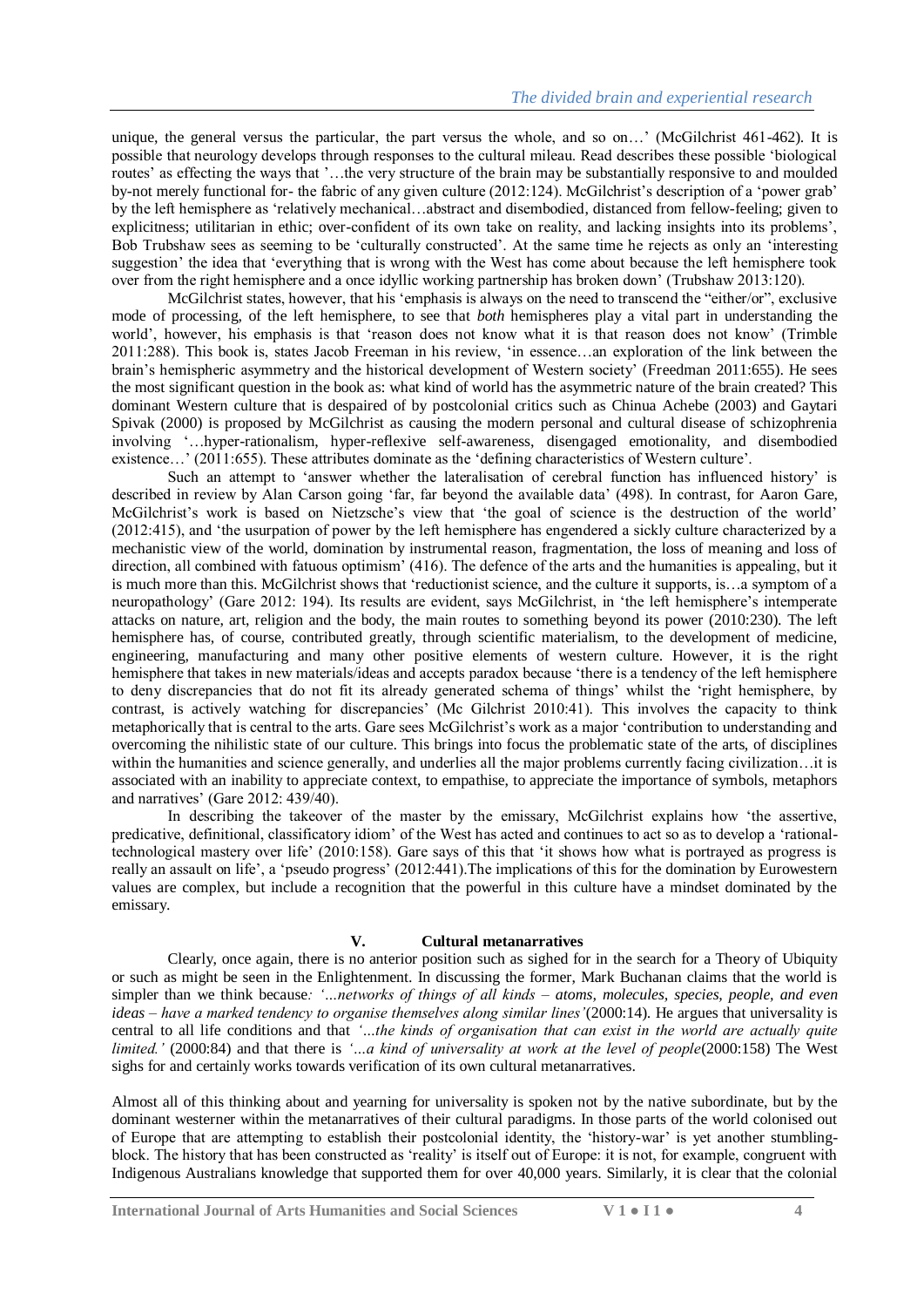archives of the British Raj and business records of The East India Company were very well kept, and act powerfully to construct India as an English imaginary and reality. This highlights the interdependence of the imaginary as a tool of construction of cultural realities. It can be seen that this imaginary is as impactful upon the lived experience of the subordinate Indians as it is upon that of the Raj. Spivak says of this extraordinary interdependence: "The colonizer constructs himself as he constructs the colony. The relationship is intimate, an open secret that cannot be part of official knowledge" (2002:203). In constructing himself in relation to India, the coloniser does not act for one alone: he enacts the British view of India and imprints that as a cultural metanarrative. This metanarrative acts as a more powerful experience of the colonised lands than the experience of the colonised themselves, however long and complex their pre-colonial history may be. For example, Africans "…did not understand what was happening to them, except that the invasion that overtook them was a plague more devastating than slave hunters, locusts, red ants, and incantations that brought the smell of death'. Their past was overcome by European forces that were "…greedy, brutal, and insatiable when it came to food, drink, women, animals, skins, ivory…" (Llosa 2010:35).

In a geographic sense, the "native" is subordinate (the emissary has replaced the "master"?) and other even in their own lands in the colonial moment. In an imagined, constructed and even historically "known" sense, the native remains subordinate in the postcolonial moment as there is no possibility of a return to the culture that existed before colonisation. In effect, the Western view of the world that began with geographic and cultural dominance and that brought religion and commerce as powerful exploitative allies is always there to be dealt with. "…explanations and discourses are irreducibly fractured by the epistemic violence of monopoly imperialism…the correct configurations are usually taken to be found only in Europe...' (Spivak 2002:219-20)Today, globalisation and/as a neo-colonial Western metanarrative offers another question to ask about what it is to be subordinate to Western cultural metanarratives: if cyberspace is being colonised in the same way, what is the place for the non-Westerner?

Experiential research, in opening up possibilities for different ways of establishing, analysing and critiquing knowledge, as well as adding to it, offers way to bridge the divide between eurowestern knowledge models and the subordinate "other" to resolve their differences. Butler-Kisber and Poldma represent collage and concept mapping as opening up research modes to visual as well as verbal actions, and this will facilitate many nontraditional ways of knowing. In the design sciences, for example, Thomas Straatemeir, Luca Bertolini and Marco teBrommelstroet describe it as understanding oriented rather than change oriented and discuss how it is not explanatory but is an "experiential cycle" (2010:580). For them, experiential research, like experiential learning, has four main aspects: "observation of and reflection on concrete experience…forming of abstract concepts…tested in new situations…resulting in the adaptation of existing practices (that is concrete experience)…' (581). This drawing together of the concrete (practice) and the abstract (critical theory) is central to their views of experiential research based on reflective practice. They contend that '...by bringing the two worlds together in the production of knowledge it might be easier to strike a balance between rigour and relevance, between knowledge that is on the one hand theoretically and empirically sound and on the other hand is useful for and valued by the practitioners who have to use this type of knowledge' (588).

Experiential knowledge provides academic insights into the lived experience of the research subject providing ways of "knowing through direct face-to-face encounter, empathy, and resonance with a person, place, or thing…it is in some senses inaccessible to direct conscious awareness" (Reason 2006:195).

# **VI. Experience and/of the divided brain.**

According to McGilchrist, the right hemisphere of the brain should be the master and the left its emissary as "…there is evidence of left-hemisphere dominance for local, narrowly focussed attention and right-hemisphere dominance for broad, global, and flexible attention' (2010:39-40). This means that the right accepts the new hence leading to possibility, and the left the known hence relying on predictability. The left protects the given, the right accepts difference, and this is true of words and meanings. Moreover, whilst the right has access to the left's 'style', the opposite is not so. Creativity relies "...on the unity of things that are also maintained separately" (2010:42), although "...the left hemisphere takes a local short-term view, whereas the right hemisphere sees the bigger picture" (43). Abstract, metaphoric and non-linear thought is supported by the right hemisphere, whereas the left processes decontextualised data "following the internal logic of the situation" and literal or even clichéd language (50/51). The right is interested in the personal and individual, and the left the impersonal.

Such neurological insights are important in developing greater insights into the ways that experiential research can add to scholarly knowledge. They bring forward new ways of building bridges across the qualitative/quantitative divide. Experiential research is made readily understandable when we consider the visual arts. For example, studio based research involves the integration of practicum with scholarship leading to the recognition that creativity is relevant to the academy. It is not merely an object of scholarly research but an integral part of it, offering new ways of knowing compared with traditional modes. Experiential research is an important aspect of such (PL/BR) research. There is much privileged academic discussion about the importance of studio in research. Indeed, studio experience is a central theme in creative industry research. For example, Nancy de Freitas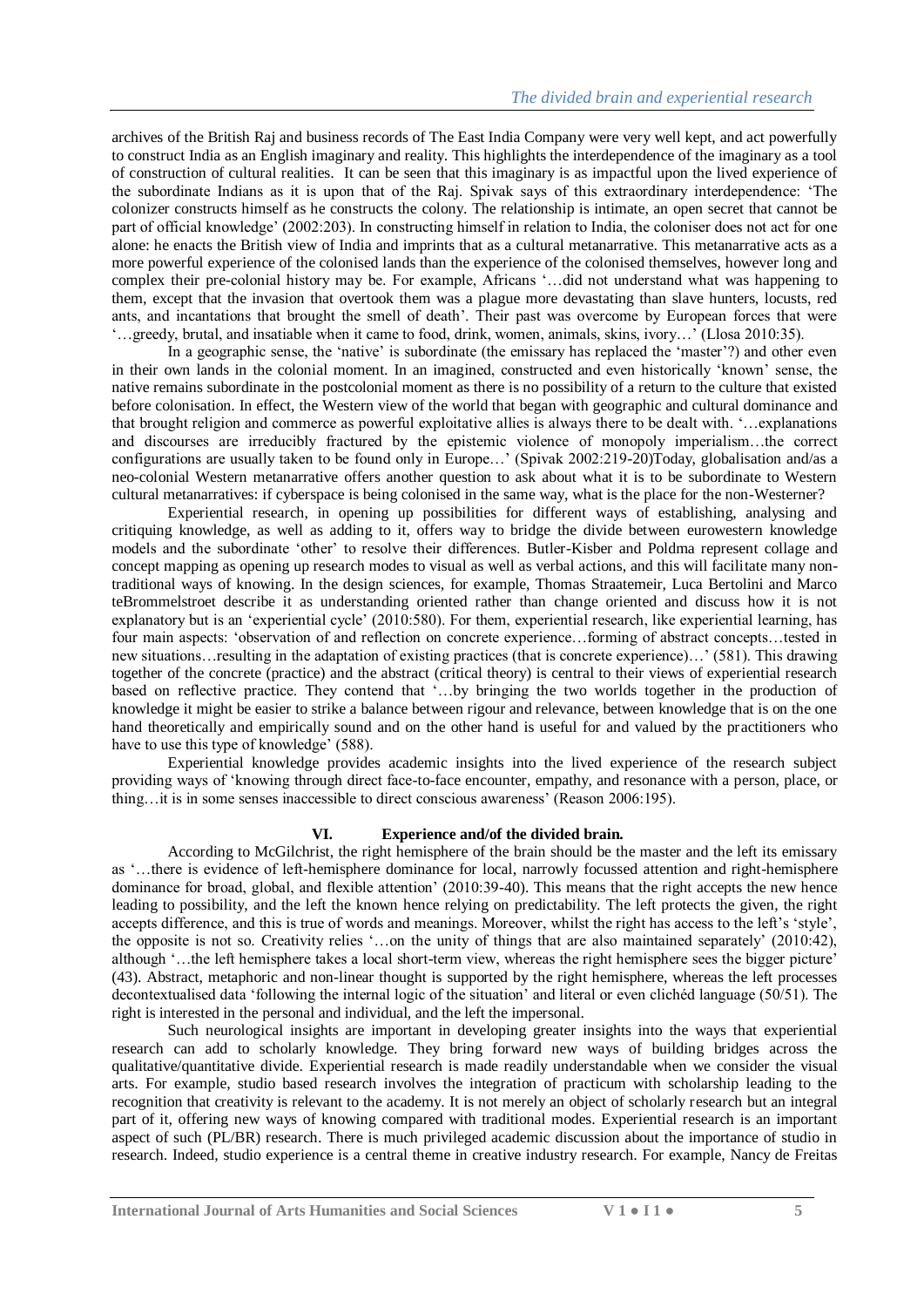sees that the skills of creativity are enhanced by ensuring that "studio methods are defined and applied to reveal the intellectual and creative substance of the artwork or design" (2002:1).

The practicum studio may be both real and virtual or a combination of each. Certainly, electronic technological advances have led to new practical and academic opportunities. Ernest Edmonds et al (2005) state that technology "provides the creativity researcher with opportunities to understand the multi-dimensional characteristics of the creative process" (2005:452). Edmonds et al see "computer support for creativity" as bridging "the gulf between the creative practitioners and the creativity researchers'. This is based upon their thesis that 'research and practice are interdependent activities that have mutual benefits as well as discrete activities' (2005:453). Edmonds et al show that technology can only be useful to practitioners according to "…the conditions in which it takes place." (2005:454). For them, " a fundamental requirement of an environment for creative practice is that it supports and enables the development of *new* forms and the new knowledge that is required to achieve such outcomes' (2005:455). Edmonds et al offer a very useful description of the studio as the basis for their work of organising an estudio:

"In the creative arts, the Studio is the "natural" working environment where the artist dreams, explores, experiments and creates. It is usually a closely guarded personal space in which the works in progress are brought into being, assessed and made ready for exhibition, or sometimes discarded. The point at which the works become publicly available is the choice of the individual concerned. Another kind of studio, more akin to those of earlier times is the kind of studio which is populated by many people, from master artists and apprentices to visiting patrons or prospective buyers. The main point of the Studio is that it is an experimental or a development space, as distinct from an exhibition space. The existence of studios of whatever kind, are as essential to the artist as the laboratory as to the scientist'  $(2005:455)$ .

Of course, the studio differs for each creative artist: for a writer it could be a computer screen in a café! For a photographer it could be almost anywhere for shooting, although post- production today occurs at the computer screen whilst a film-make will be on set initially, and so on for other "creatives".

#### **VII. Conclusion**

Within the academy the Enlightenment modes of knowledge and data production are still dominant. This is, of course, apposite for many scientific areas, but not for the study of human behaviours. As Mary Midgley says, science does what science does magnificently, but should not be called upon to do the same in the arts and social sciences as that is not its job (Midgely 2010).Because we are formed and informed by our cultural environs and societal practices, it is very difficult indeed to step outside them and to evaluate them differently. As Terry Eagleton (1988) says, it"s extremely difficult to critique the culture that forms you, or even to see its influences

Experiential research provides us with both a scholarly practice and a theoretical prism so as to alter our given or known perspectives. It provides another way to enrich our critical evaluations of cultural metanarratives and givens and enables us to look at narratives that exist outside the credentialed academic privileged discourse. Such narratives may come from sources that are unavailable to the usual ways of collecting representational data. The ways in which we do so within the academy have been challenged by many postmodernist and other theoretical perspectives but the paradox is that most of these come from and reside within the academy itself. Gayatri Spivak calls this euroamerican domination of the academy through culture, globalisation and the International Monetary Fund (IMF).The Indian novelist and political activist Arundhati Roy is damning about this, saying that "the British empire has morphed into the American empire' (2010:125) and that 'a significant section of the American economy depends on the sale of weapons' (2010:124), hence America needs to be at war. She states that 'it's always historically been white people coming to black countries to tell us about ourselves' (2010:134), and as a result, 'millions of people aren't heard' (2010:151). It is this lacuna that the academy seems to prevent from being adequately filled, and experiential research provides one way of filling this gap.

Storytelling through the arts is the most ancient of human discourses. Throughout time all human knowledge, ideas and information have been told as a story. Many such stories have been designated as fictional by Eurowestern knowledge brokers, and this is particularly evidenced in the academy. As such, they have been discredited or even ignored within knowledge structures except as an object of study by credentialed academics. For example, Indigenous Australian beliefs, mores, rules, regulations and societal practices have long been published by white claimants as 'myths and legends'.

Even narratives that make a truth claim struggle to be seen much less accepted as a part of academic knowledge structures. This has particular relevance for non Euroamerican narratives, whether their claim is to be fictional or realistic representations of a world outside the western paradigms that dominate scholarly knowledge. For example, Roy describes her non-fictional political and activist writing as "wrenched out of me", as she has to tell the story of her people"s needs: "I can"t not, because the story clamours to be told" In this context, she describes herself as 'the go-between that sits down and tells it...'(2010:99). Roy sees Western lives as controlled and etiolated in a way that Indian lives, which she sees existing in a "wilderness", are not. She alerts us to a reading of westerners as "a walking bar code…everything is civilized and tagged and valued and put in its place". As a contrast that she